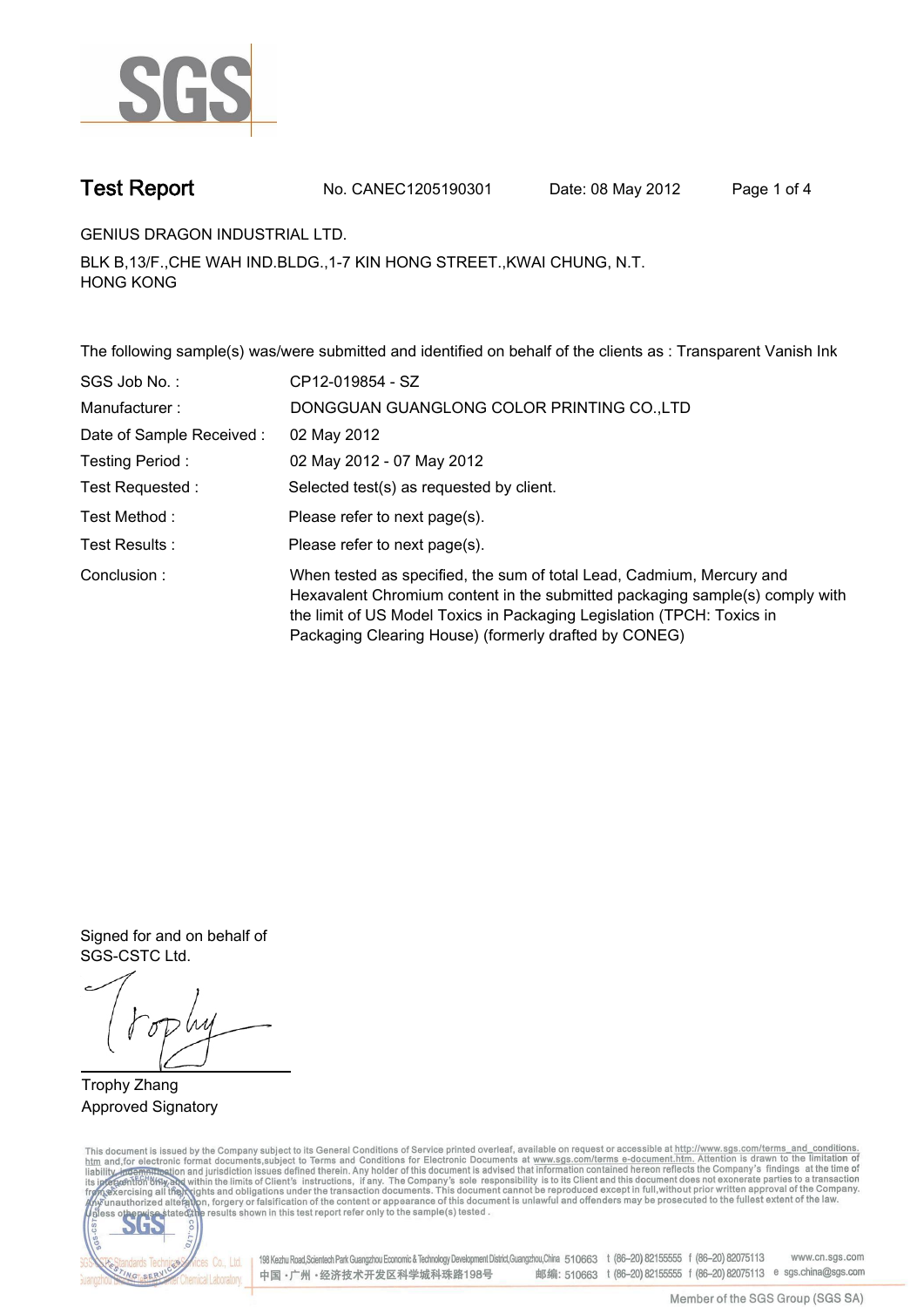

**Test Report. No. CANEC1205190301 Date: 08 May 2012. Page 2 of 4.**

**Test Results :.**

**Test Part Description :.**

| Specimen No. | SGS Sample ID    | <b>Description</b> |  |
|--------------|------------------|--------------------|--|
|              | CAN12-051903.001 | Gray liguid        |  |

**Remarks :.(1) 1 mg/kg = 1 ppm = 0.0001%.**

**(2) MDL = Method Detection Limit.**

- **(3) ND = Not Detected ( < MDL ).**
- **(4) "-" = Not Regulated.**

## **US Model Toxics in Packaging Legislation (TPCH: Toxics in Packaging Clearing House) (formerly drafted by CONEG) – Total Lead, Cadmium, Mercury and Hexavalent Chromium content.**

**Test Method :. With reference to GZTC CHEM-TOP-174-01. Analysis of Cadmium, Lead and Mercury was performed by ICP-OES. Analysis of Hexavalent Chromium (Cr(VI)) was performed by UV-Vis.**

| Test Item $(s)$              | Limit                    | <u>Unit</u> | <b>MDL</b> | <u>001</u> |
|------------------------------|--------------------------|-------------|------------|------------|
| Lead (Pb)                    | $\overline{\phantom{a}}$ | mg/kg       | 5          | ND         |
| Hexavalent Chromium (CrVI)   | $\overline{\phantom{a}}$ | mg/kg       | 5          | ND         |
| Cadmium (Cd)                 | ۰                        | mg/kg       | 5          | <b>ND</b>  |
| Mercury (Hg)                 | -                        | mg/kg       | 5          | <b>ND</b>  |
| Total (Pb + Cd + Cr VI + Hg) | 100                      | mg/kg       | ۰          | <b>ND</b>  |

**Notes :.**

**(1) The TPCH legislation has been enacted by California, Connecticut, Florida, Georgia, Illinois, Iowa, Maine, Maryland, Minnesota, Missouri, New Hampshire, New Jersey, New York, Pennsylvania, Rhode Island, Vermont, Virginia, Washington and Wisconsin..**

**Remark : The result(s) shown is/are of the total weight of wet sample..**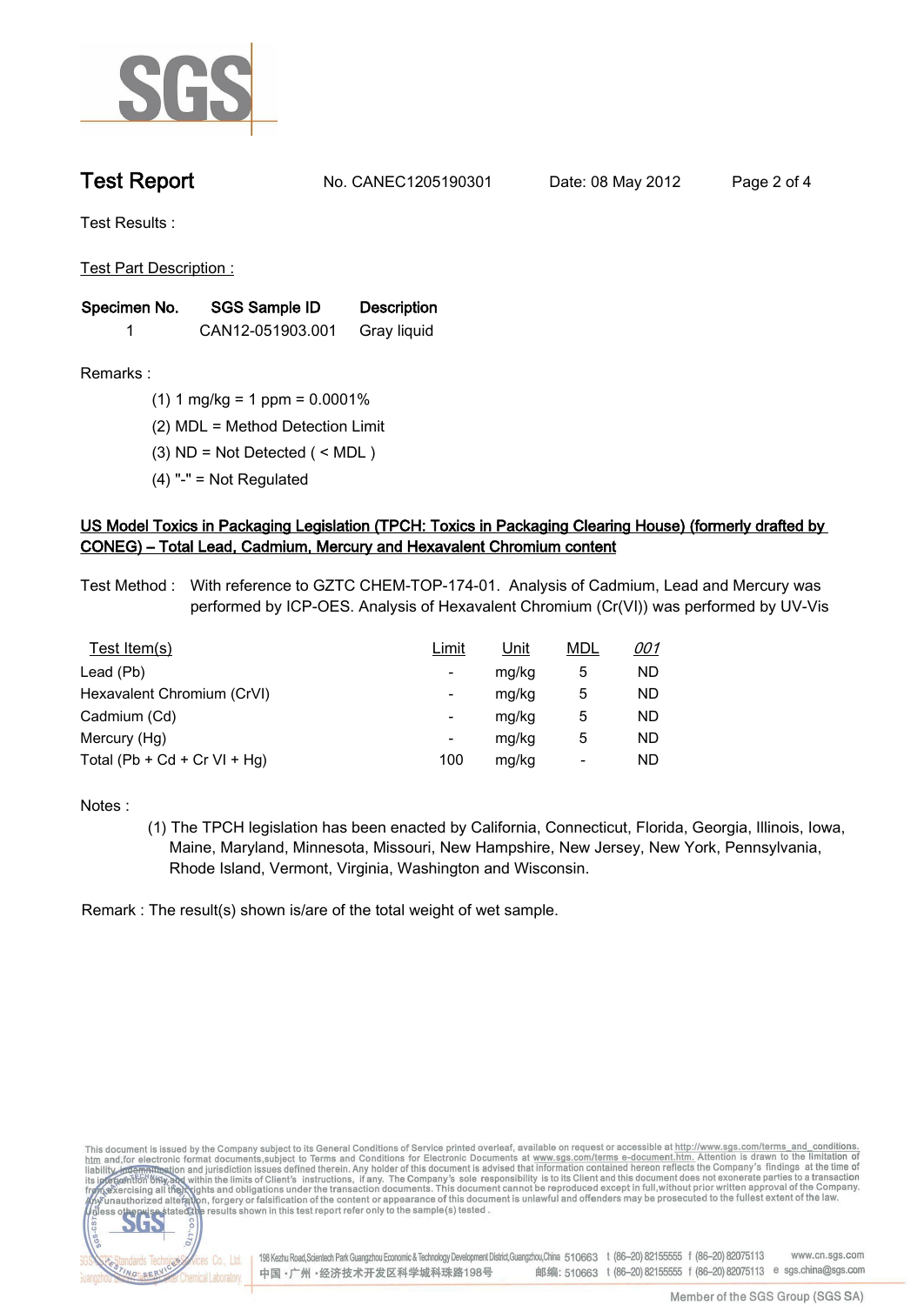

NG SER

**Chemical Laboratory** 

**Test Report. No. CANEC1205190301 Date: 08 May 2012. Page 3 of 4.**

# **ATTACHMENTS Pb/Cd/Hg/Cr6+ Testing Flow Chart**

**1)** Name of the person who made testing: Bella Wang

2) Name of the person in charge of testing: Adams Yu





邮编: 510663 t (86-20) 82155555 f (86-20) 82075113 e sgs.china@sgs.com 中国·广州·经济技术开发区科学城科珠路198号